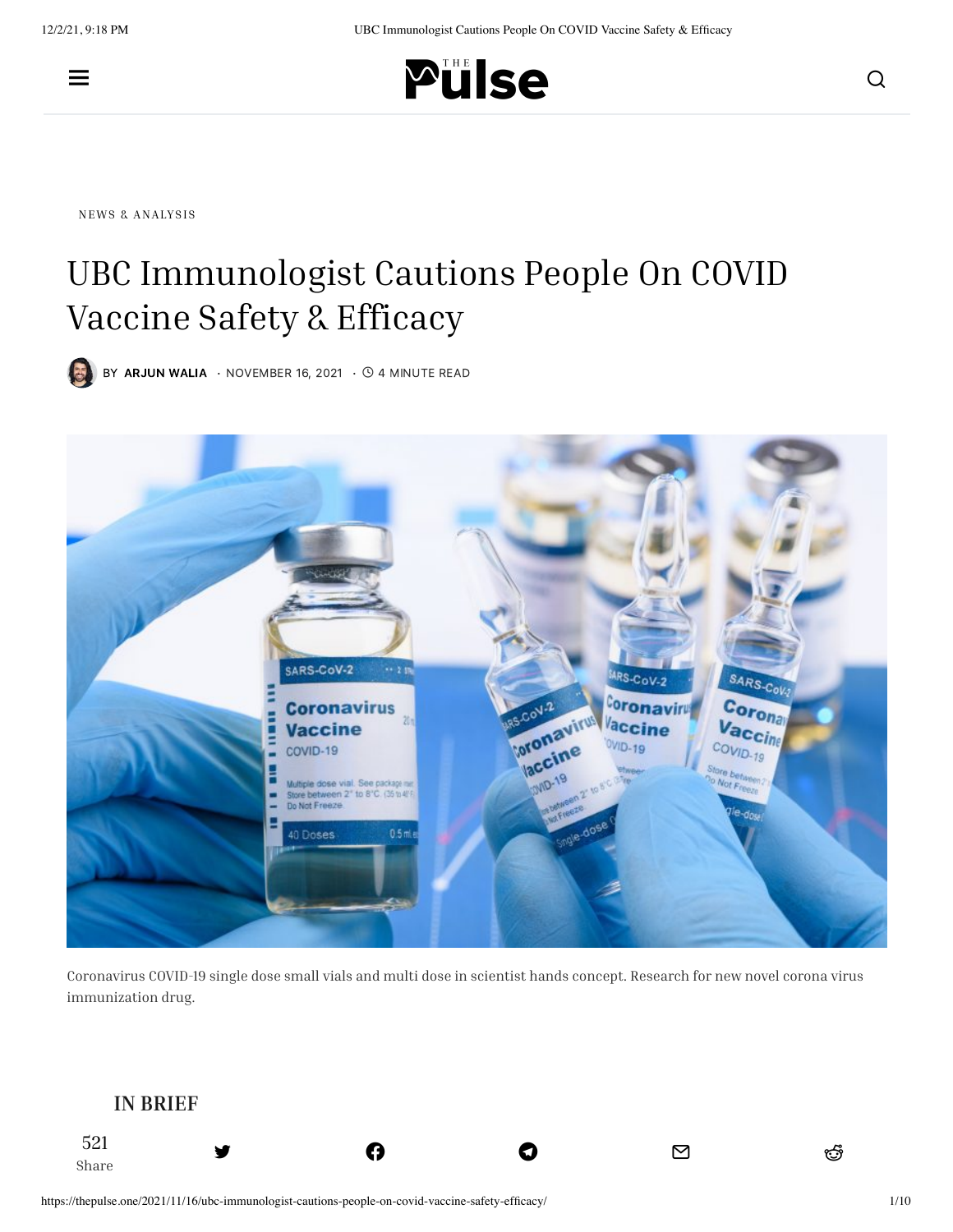12/2/21, 9:18 PM UBC Immunologist Cautions People On COVID Vaccine Safety & Efficacy

Dr. Steven Pelech, a professor of Immunology and Neurology at the University of British Columbia shares his thoughts and

concerns about vaccine injuries, efficacy as well as natural immunity.

The full interview was posted by the Strong and Free Truthcast.

#### **Reflect On:**

- Why are academics who share information and evidence that opposes the mainstream narrative never given any attention?
- Are the measures being implemented really for the protection of everybody, or could something else be going on here?

### **Pause - set your Pulse...**

Take a breath. Release the tension in your body. Place attention on your physical heart. Breathe slowly into the area for 60 seconds, focusing on feeling a sense of ease. [Click](https://thepulse.one/a-new-media-approach-for-improved-sense-making-through-physiological-coherence/) here to learn why we suggest this.

Dr. Steven [Pelech](https://neurology.med.ubc.ca/faculty-listing/academic/dr-steven-pelech/) has been a professor of immunology and neurology at the University of British Columbia (UBC) in Canada for 33 years. He is one of the founding members of the Biomedical Research Center at UBC. He is the founder of two biotech companies, and is also one of the founding members of the [Canadian](https://www.canadiancovidcarealliance.org/) Covid Care Alliance and the Chair of the Scientific and Medical Advisory Committee.

He recently [appeared](https://www.canadiancovidcarealliance.org/media-resources/a-deep-dive-into-the-real-facts-about-natural-immunity-immunologist-dr-steven-pelech/) on the Strong and Free Podcast on November 4th talking about all things COVID.

**Sign up to [our](https://twitter.com/share?&text=UBC%20Immunologist%20Cautions%20People%20On%20COVID%20Vaccine%20Safety%20%26%20Efficacy&via=ThePulse_one&url=https://thepulse.one/2021/11/16/ubc-immunologist-cautions-people-on-covid-vaccine-safety-efficacy/) ne[wsletter](https://www.facebook.com/sharer.php?u=https://thepulse.one/2021/11/16/ubc-immunologist-cautions-people-on-covid-vaccine-safety-efficacy/) Big Tech [censors](https://t.me/share/url?&text=UBC%20Immunologist%20Cautions%20People%20On%20COVID%20Vaccine%20Safety%20%26%20Efficacy&url=https://thepulse.one/2021/11/16/ubc-immunologist-cautions-people-on-covid-vaccine-safety-efficacy/) [independent](mailto:?subject=UBC%20Immunologist%20Cautions%20People%20On%20COVID%20Vaccine%20Safety%20%26%20Efficacy&body=UBC%20Immunologist%20Cautions%20People%20On%20COVID%20Vaccine%20Safety%20%26%20Efficacy%20https://thepulse.one/2021/11/16/ubc-immunologist-cautions-people-on-covid-vaccine-safety-efficacy/) [media,](http://www.reddit.com/submit?url=https://thepulse.one/2021/11/16/ubc-immunologist-cautions-people-on-covid-vaccine-safety-efficacy/) stay**

त्र अपनी अधिका छ । अस्ति । अस्ति । अस्ति । अस्ति । अस्ति । अस्ति । अस्ति । अस्ति । अस्ति । अस्ति । अस्ति । अस्<br>स्रोतिका । अस्ति । अस्ति । अस्ति । अस्ति । अस्ति । अस्ति । अस्ति । अस्ति । अस्ति । अस्ति । अस्ति । अस्ति । अस

Share

521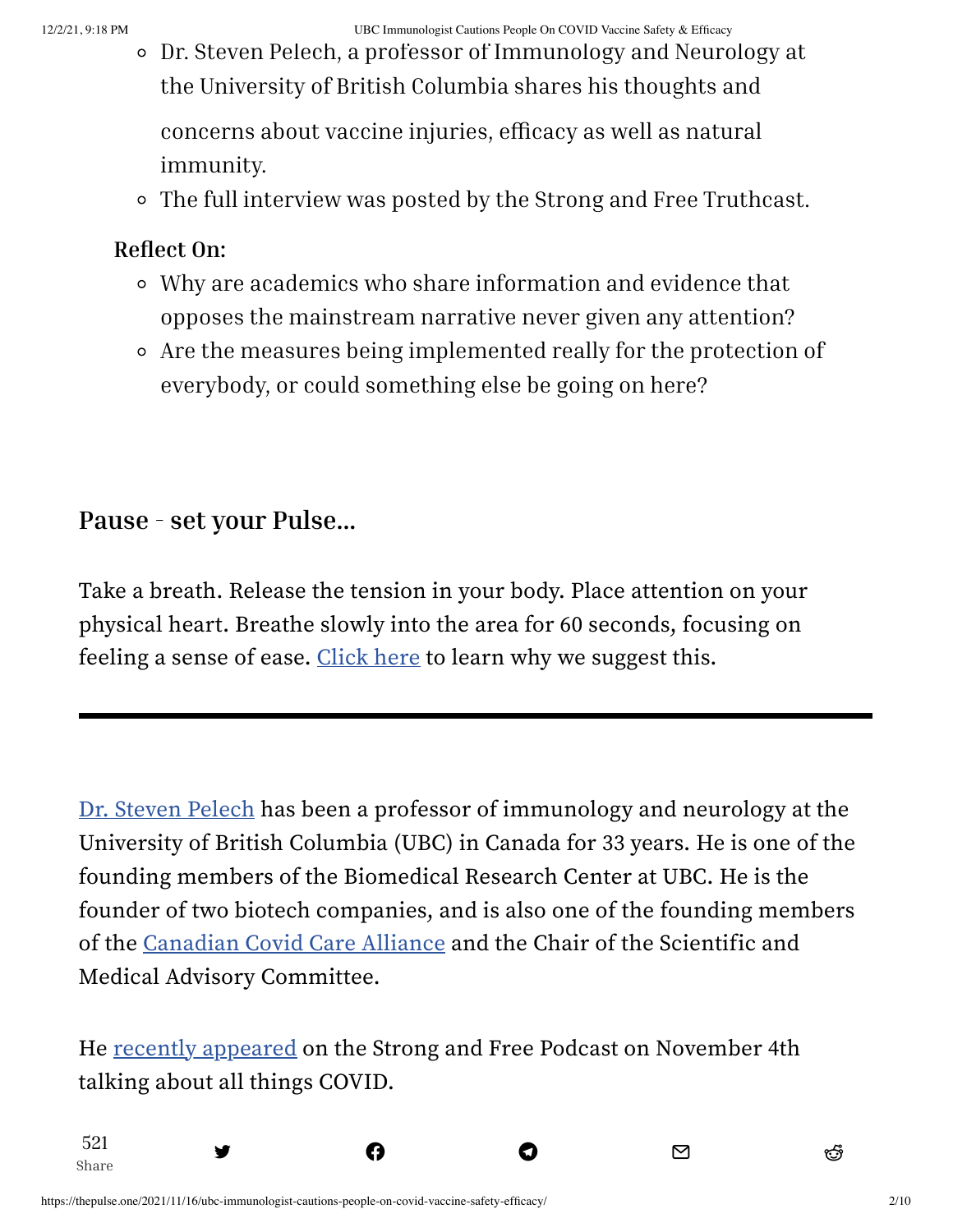He began by talking about a study about natural immunity he and two dozen other scientists [published](https://insight.jci.org/articles/view/146316) back in March 2021 in the journal American Society for Clinical Investigation.

"Close to 90% of the people tested [in the first study] had evidence of having antibodies that would recognize 2 of the 28 proteins in the virus. Our company then did a follow up study with the same samples where we examined a lot more proteins in the virus and we completely confirmed the data that they had. These antibodies are not only there, but they are protective…We've tested over 1500 people now. In Canada we would anticipate that somewhere between 70 and 75% of the population has already been infected and has antibodies."

Pelech

Share

521

There have been more than one hundred studies published regarding natural immunity. You can view most of them [here](https://thepulse.one/2021/11/08/a-list-of-106-peer-reviewed-studies-affirming-the-power-of-natural-covid-immunity/) if interested. What's interesting about the study he took part in is fact that it was done using uninfected patients, yet they still had robust protection.

"This concept that the vaccine-induced immunity is superior in any way to natural immunity is sheer nonsense. Anyone who says this should consult a first-year immunology textbook…We now know that these Covid vaccines that use the RNA or that use the

त्र अपनी अधिका छ । अस्ति । अस्ति । अस्ति । अस्ति । अस्ति । अस्ति । अस्ति । अस्ति । अस्ति । अस्ति । अस्ति । अस्<br>स्रोतिका । अस्ति । अस्ति । अस्ति । अस्ति । अस्ति । अस्ति । अस्ति । अस्ति । अस्ति । अस्ति । अस्ति । अस्ति । अस

ad[enovirus](https://twitter.com/share?&text=UBC%20Immunologist%20Cautions%20People%20On%20COVID%20Vaccine%20Safety%20%26%20Efficacy&via=ThePulse_one&url=https://thepulse.one/2021/11/16/ubc-immunologist-cautions-people-on-covid-vaccine-safety-efficacy/) for d[elivery,](https://www.facebook.com/sharer.php?u=https://thepulse.one/2021/11/16/ubc-immunologist-cautions-people-on-covid-vaccine-safety-efficacy/) the im[munity](https://t.me/share/url?&text=UBC%20Immunologist%20Cautions%20People%20On%20COVID%20Vaccine%20Safety%20%26%20Efficacy&url=https://thepulse.one/2021/11/16/ubc-immunologist-cautions-people-on-covid-vaccine-safety-efficacy/) does not last. Even with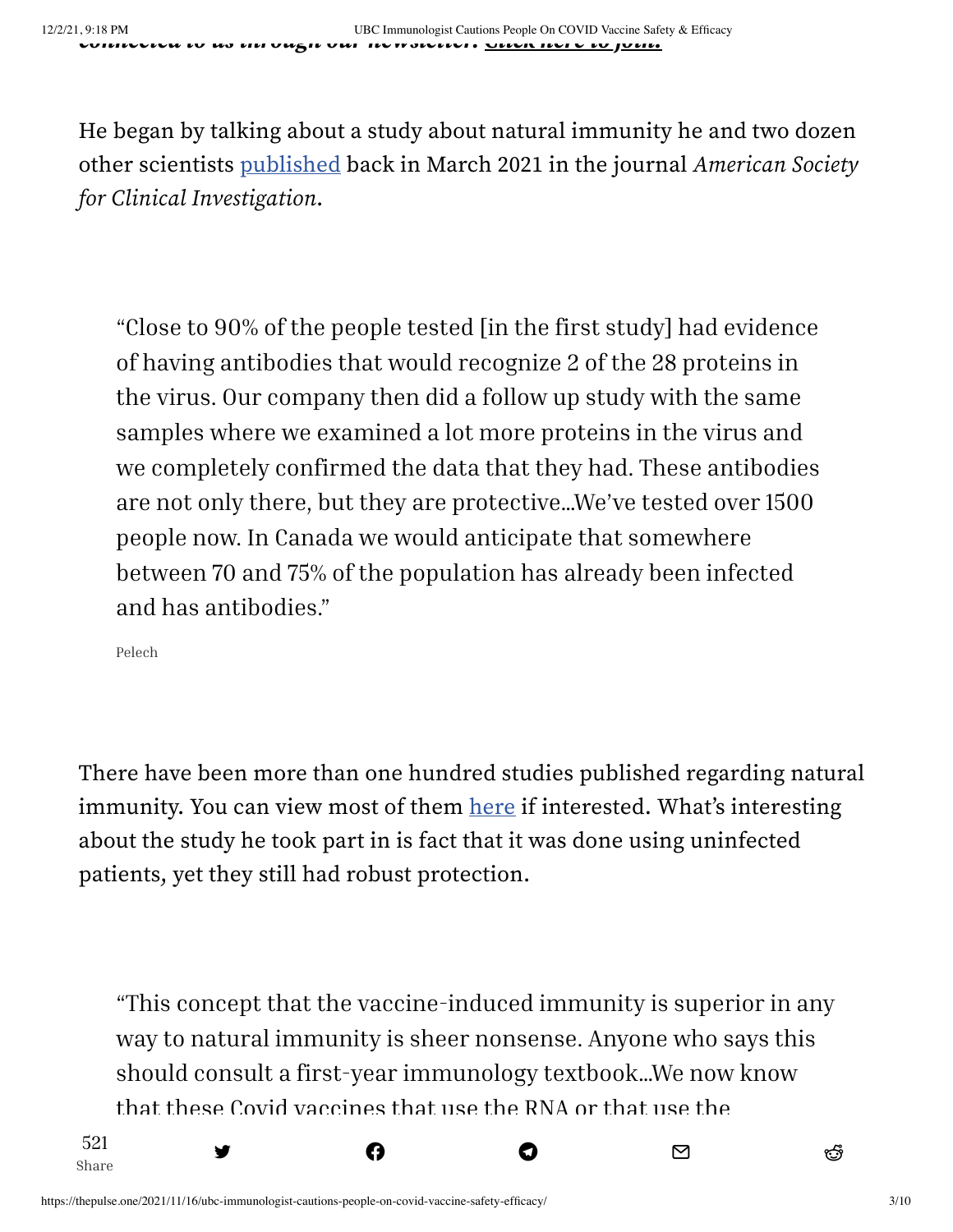## are in hospital in Israel are double-vaccinated."

Pelech

He also brought up vaccine injuries. According to his estimates,

About 1 in 500 people who have been vaccinated have a very, very serious injury from the vaccine that may require hospitalization and can in fact kill them.

Pelech

Share

521

He may be correct. We can't say for sure. What we can say is that [approximately](https://thepulse.one/2021/11/08/50-of-serious-vaccine-injuries-reported-in-last-30-years-are-from-covid-shots/) 50 percent of serious adverse events reported in the CDC's Vaccine Adverse Events Reporting SyStem (VAERS) in the last 30 years are all from COVID shots. Below are a few examples of reports from VAERS.

A recent death involved a 12-year-old girl (VAERS I.D. 1784945) who died from a respiratory tract hemorrhage 22 days after receiving her first Pfizer product dose. Another recent death is the case of a 16-year-old girl (VAERS I.D. 1694568) who died of pulmonary embolism 9 days after a Pfizer product dose (whether it was the first or second is unknown).

Yet another recent death was that of a 15-year-old boy who died six days after receiving his first dose of Pfizer product. The VAERS report (I.D. 1764974) states that the previously healthy teen 'was in his usual state of good health. Five days after the vaccine, he complained of shoulder pain.

 $\mathbf{B}$  is a friend at a co[mmunity](https://t.me/share/url?&text=UBC%20Immunologist%20Cautions%20People%20On%20COVID%20Vaccine%20Safety%20%26%20Efficacy&url=https://thepulse.one/2021/11/16/ubc-immunologist-cautions-people-on-covid-vaccine-safety-efficacy/) point  $\mathbf{C}$ 

त्र अपनी अधिका छ । अस्ति । अस्ति । अस्ति । अस्ति । अस्ति । अस्ति । अस्ति । अस्ति । अस्ति । अस्ति । अस्ति । अस्<br>स्रोतिका । अस्ति । अस्ति । अस्ति । अस्ति । अस्ति । अस्ति । अस्ति । अस्ति । अस्ति । अस्ति । अस्ति । अस्ति । अस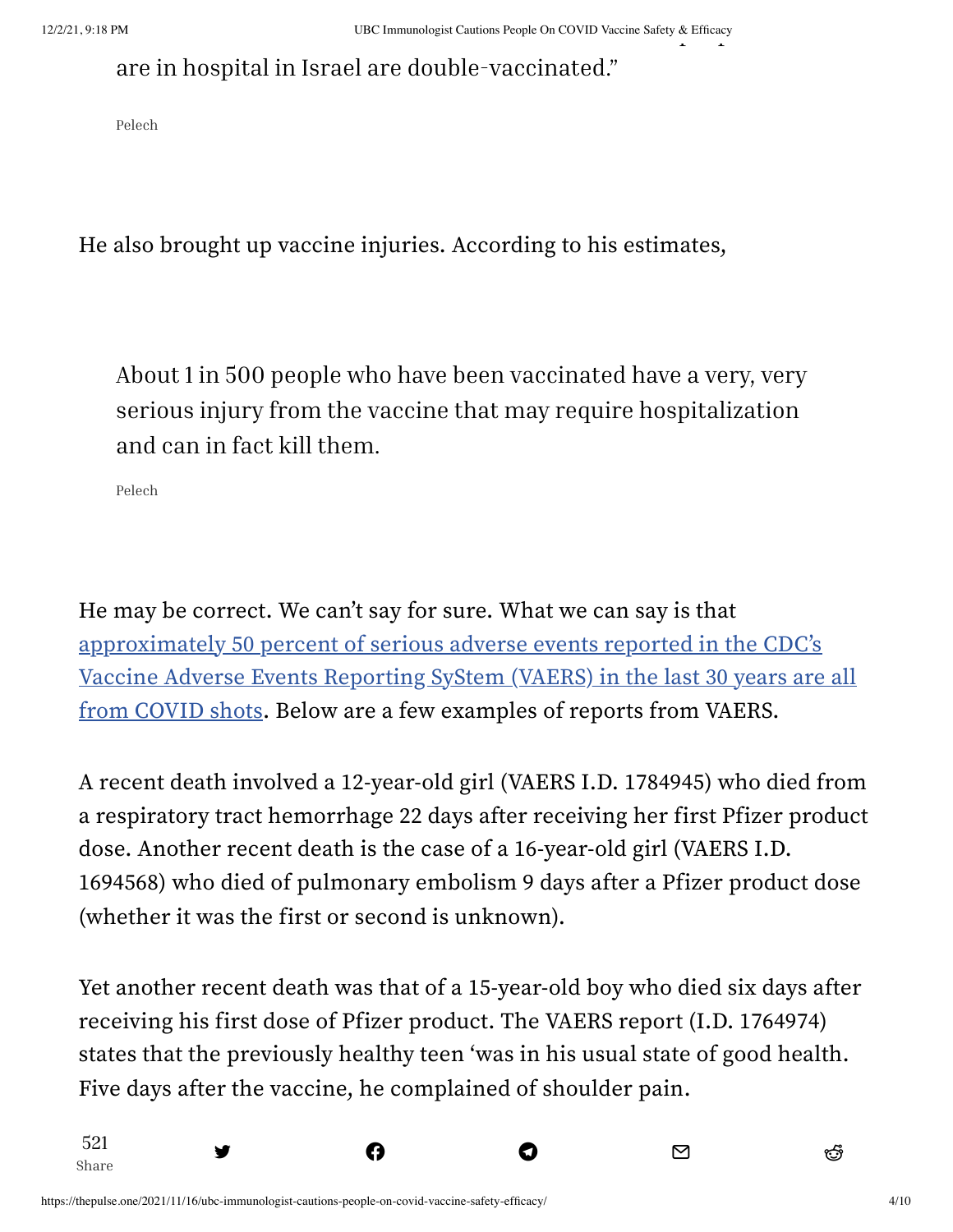swing, flipping in the air, and landing in the water feet first. He surfaced, laughed, told his friends "Wow, that hurt!" , then swam towards the shore,

underwater as was his usual routine. The friends became worried when he did not reemerge.

His body was retrieved by local authorities more than an hour later.' The autopsy revealed 'small foci of myocardial inflammation' , an adverse effect of these COVID products commonly found among children and youth, particularly young men.

There's a strong possibility adverse events are also underreported. A [study](https://www.ncbi.nlm.nih.gov/labs/pmc/articles/PMC7581376/#bib0695) published on October 7, 2021 in the Journal Toxicology Reports estimates that underreporting of deaths as a result of the COVID vaccines may have resulted in a number 1000 times less than what the actual number is. They also cite a widely distributed [Harvard](https://digital.ahrq.gov/ahrq-funded-projects/electronic-support-public-health-vaccine-adverse-event-reporting-system) Pilgrim study published in 2010 which reported that less than 1 percent of vaccine injuries are probably reported. This includes serious adverse reactions.

Pelech then goes on to state the following,

"The younger you are the more at risk you are for myocarditis. We're facing vaccinations of 5 to 12 year olds but it seems there are certain vaccine injuries that are more dramatic the younger you are, and myocarditis is one of them."

Pelech

521

A recent [study](https://thepulse.one/2021/09/18/fully-vaxxed-teenage-boys-more-likely-to-have-vaccine-induced-heart-problems-than-be-hospitalized-for-covid/) out of the University of California used VAERS to show the risk of myoonralitie for teenage boys in the 19-15 age group is at least six times

त्र अपनी अधिका छ । अस्ति । अस्ति । अस्ति । अस्ति । अस्ति । अस्ति । अस्ति । अस्ति । अस्ति । अस्ति । अस्ति । अस्<br>स्रोतिका । अस्ति । अस्ति । अस्ति । अस्ति । अस्ति । अस्ति । अस्ति । अस्ति । अस्ति । अस्ति । अस्ति । अस्ति । अस

 $G$  is the [Pfizer](https://www.facebook.com/sharer.php?u=https://thepulse.one/2021/11/16/ubc-immunologist-cautions-people-on-covid-vaccine-safety-efficacy/) [vaccine](https://t.me/share/url?&text=UBC%20Immunologist%20Cautions%20People%20On%20COVID%20Vaccine%20Safety%20%26%20Efficacy&url=https://thepulse.one/2021/11/16/ubc-immunologist-cautions-people-on-covid-vaccine-safety-efficacy/) to the Pfizer vaccine than being  $\Theta$  is the Pfizer vaccine than being  $\Theta$  is the Pfizer vaccine to the Pfizer vaccine to the Pfizer vaccine to the Pfizer vaccine to the Pfizer vaccine to the Pf

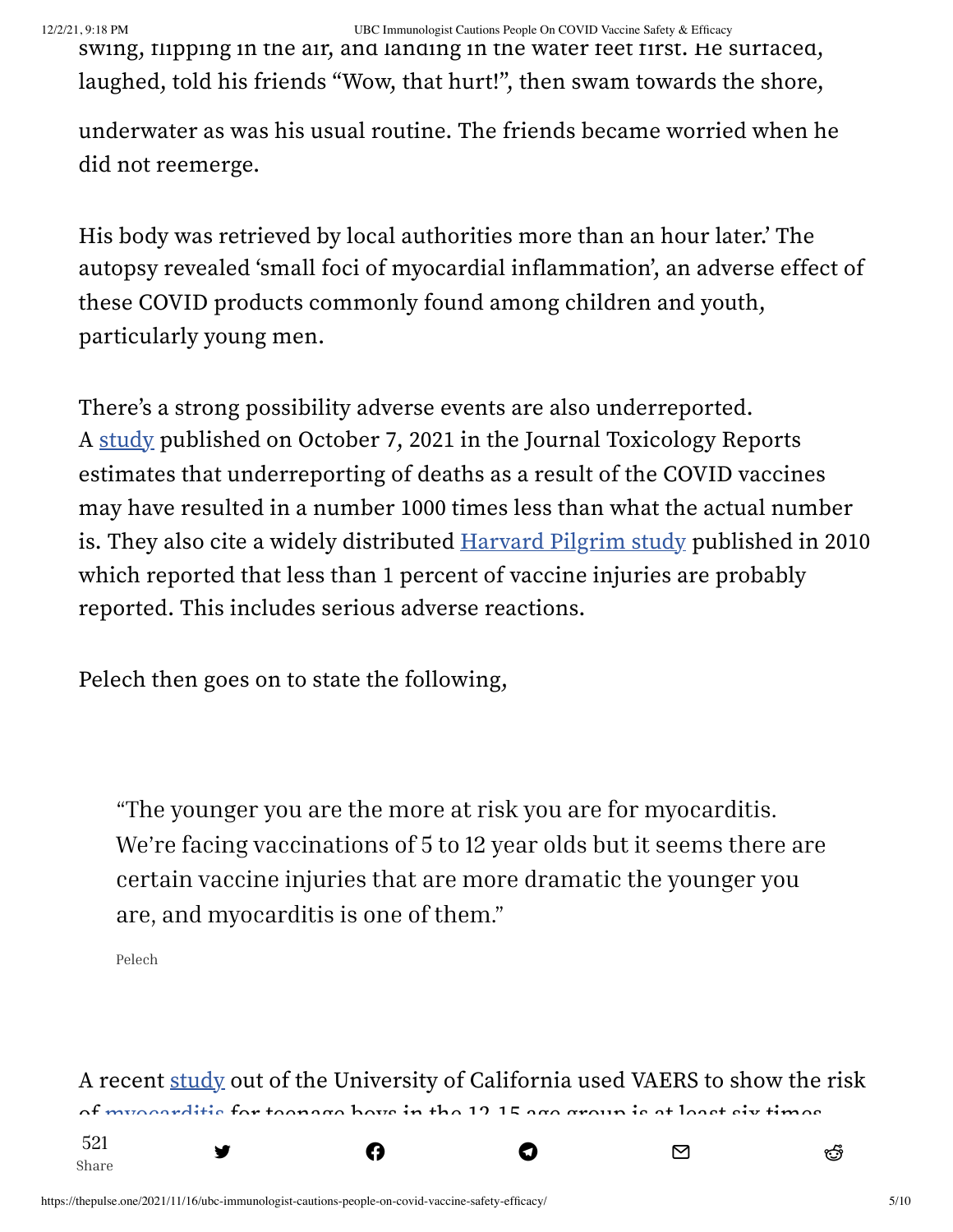people under the age of 30 for this reason.

COVID is less severe than the flu for children without comorbidities. This is one of many science-based reasons why parents are hesitant to vaccinate their children. Another reason are is the data regarding [hospitalization](https://thepulse.one/2021/10/06/3-science-based-reasons-why-parents-are-hesitant-about-covid-vaccination/) and deaths. Children have a 99.97 [chance](https://www.medrxiv.org/content/10.1101/2021.07.08.21260210v1) of surviving a COVID infection. According to Pelech, "SARS-CoV2 is actually much less deadly than influenza."

History is littered with products that we, at the time, thought were safe but are actually very harmful. Glyphosate is one modern example, brought into market in the 1970s. DDT would be an even earlier one. Doctors used to prescribe cigarettes for stress relief.

One common thing these products, and many more, have in common is the fact that they were marketed and promoted as completely safe and effective. Dissenters and those who raised awareness about it were not appropriately heard, science was buried in by the power of the corporation.

This is indicative of criminal activity,which Pfizer is no stranger to. They've paid the largest criminal fines on the planet, [totalling](https://thepulse.one/2021/09/17/pfizer-has-been-assessed-billions-in-criminal-convictions/) billions of dollars.

COVID vaccines are marketed in the same way. Completely safe and effective, but also completely necessary. So necessary that people are not allowed to work, travel, to to the gym etc without it while information that suggests otherwise is buried.

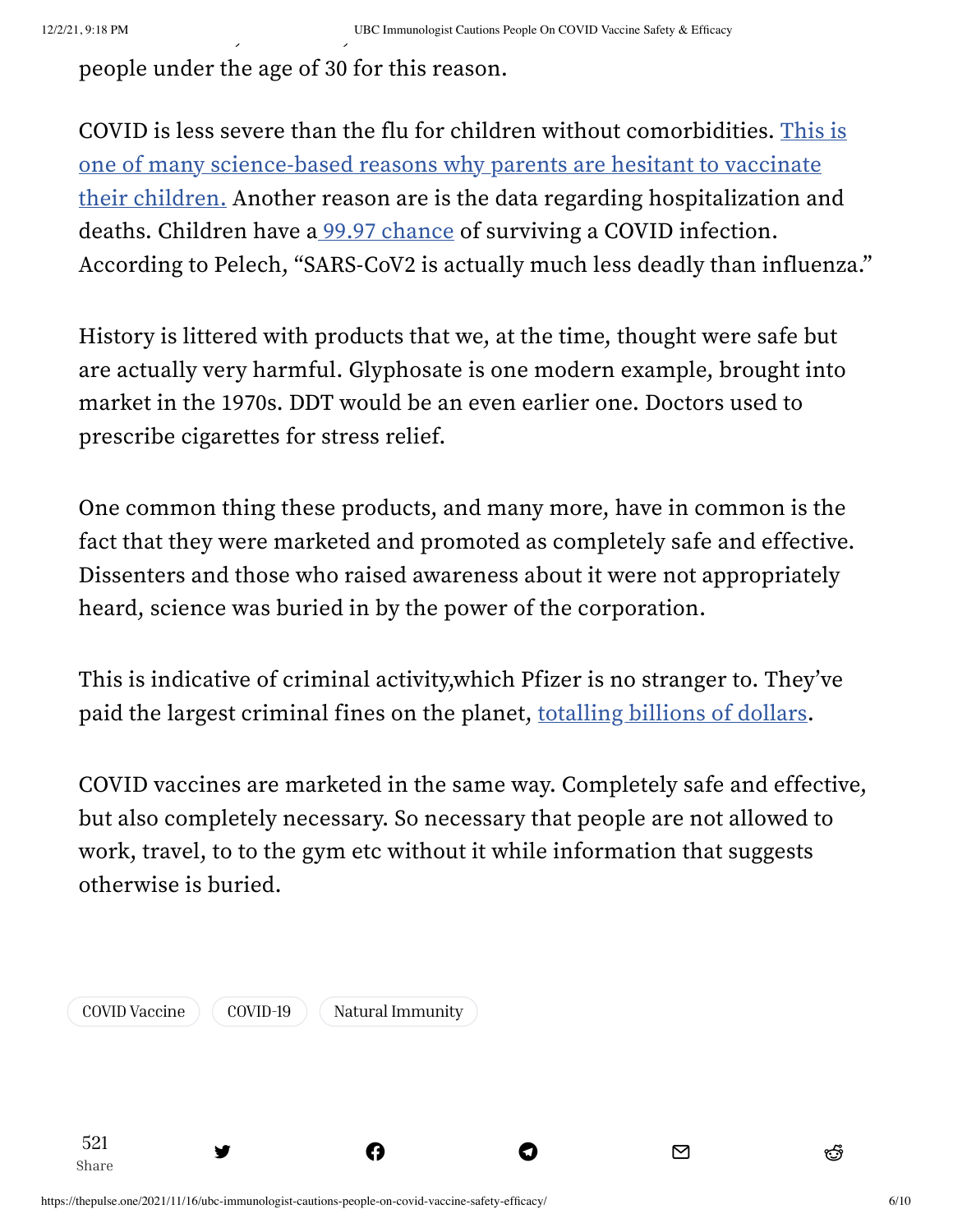#### **Search Our Archives**

Enter keyword

**Related Posts**

NEWS & [ANALYSIS](https://thepulse.one/category/news-analysis/)

[Share](https://thepulse.one/2021/11/29/in-many-cases-the-ufo-phenomenon-approaches-the-airplane-ex-nasa-scientist-explains/)

521

#### 'Double Vaxxed' May Lose ['Vaccinated'](https://thepulse.one/2021/12/01/double-vaxxed-may-lose-vaccinated-status-have-certificates-revoked-says-eu/) Status & Have Certificates Revoked, Says EU

The European Union is currently contemplating a nine-month expiration date on its COVID-19 vaccine "certificates." The certificates currently…

त्र अपनी अधिका छ । अस्ति । अस्ति । अस्ति । अस्ति । अस्ति । अस्ति । अस्ति । अस्ति । अस्ति । अस्ति । अस्ति । अस्<br>स्रोतिका । अस्ति । अस्ति । अस्ति । अस्ति । अस्ति । अस्ति । अस्ति । अस्ति । अस्ति । अस्ति । अस्ति । अस्ति । अस

BY [ARJUN](https://thepulse.one/author/arjunw/) WALIA · DECEMBER 1, 2021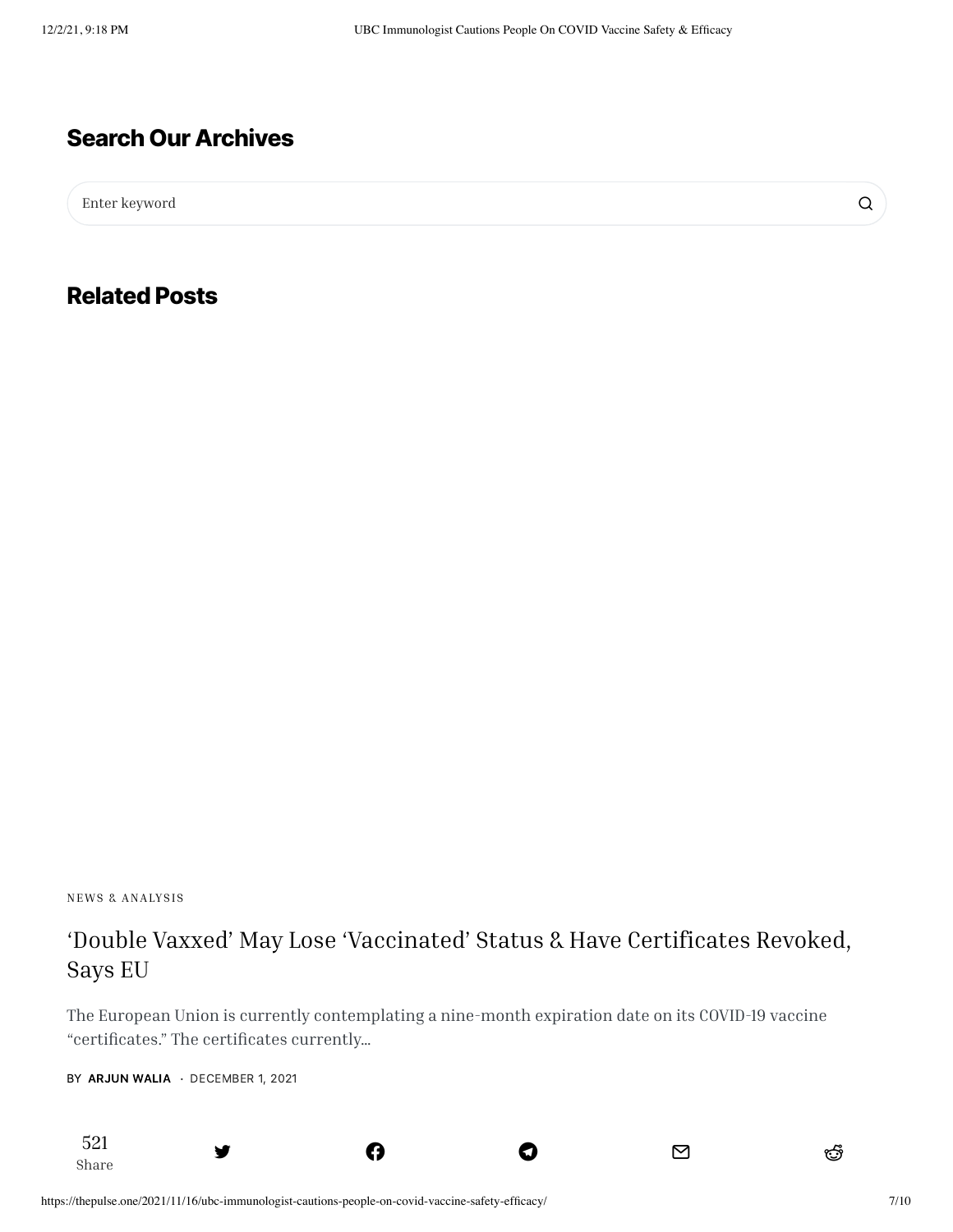NEWS & [ANALYSIS](https://thepulse.one/category/news-analysis/)

[Share](https://thepulse.one/2021/11/28/omicron-showing-mild-symptoms-says-doctor-who-first-discovered-strain-no-need-for-alarm-yet/)

521

### In Many Cases "The (UFO) [Phenomenon](https://thepulse.one/2021/11/29/in-many-cases-the-ufo-phenomenon-approaches-the-airplane-ex-nasa-scientist-explains/) Approaches The Airplane" – Ex NASA Scientist Explains

त्र अपनी अधिका छ । अस्ति । अस्ति । अस्ति । अस्ति । अस्ति । अस्ति । अस्ति । अस्ति । अस्ति । अस्ति । अस्ति । अस्<br>स्रोतिका । अस्ति । अस्ति । अस्ति । अस्ति । अस्ति । अस्ति । अस्ति । अस्ति । अस्ति । अस्ति । अस्ति । अस्ति । अस

The video below is of a former senior scientist at NASA, Dr. Richard F. Haines talking about the…

BY [ARJUN](https://thepulse.one/author/arjunw/) WALIA · NOVEMBER 29, 2021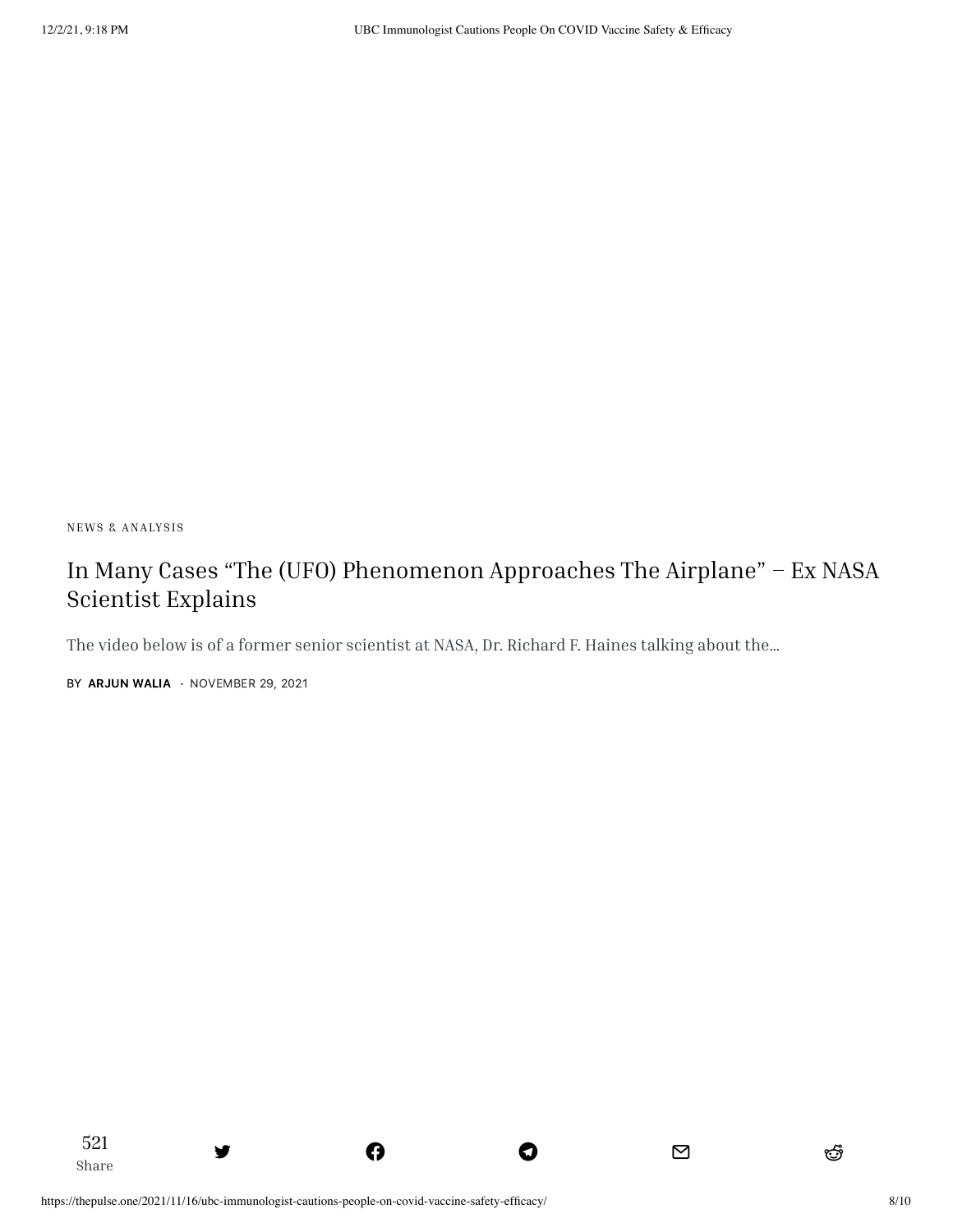NEWS & [ANALYSIS](https://thepulse.one/category/news-analysis/)

#### Omicron Showing "Mild [Symptoms"](https://thepulse.one/2021/11/28/omicron-showing-mild-symptoms-says-doctor-who-first-discovered-strain-no-need-for-alarm-yet/) Says Doctor Who First Discovered Strain – No Need For Alarm Yet

Dr. Barry Schoub, chairman of the Ministerial Advisory Committee on Vaccines, has admitted that the new Omicron strain…

BY JOE [MARTINO](https://thepulse.one/author/joem/) · NOVEMBER 28, 2021

NEWS & [ANALYSIS](https://thepulse.one/category/news-analysis/)

#### Pfizer Was Aware of Over 50K Serious COVID Vaccine Reactions Within Months of [Distribution](https://thepulse.one/2021/11/25/pfizer-was-aware-of-over-50k-serious-covid-vaccine-reactions-with-months-of-distribution/)

Previously confidential Pfizer documents have been released by the FDA revealing that there were tens of thousands of…

त्र अपनी अधिका छ । अस्ति । अस्ति । अस्ति । अस्ति । अस्ति । अस्ति । अस्ति । अस्ति । अस्ति । अस्ति । अस्ति । अस्<br>स्रोतिका । अस्ति । अस्ति । अस्ति । अस्ति । अस्ति । अस्ति । अस्ति । अस्ति । अस्ति । अस्ति । अस्ति । अस्ति । अस

BY NICOLE S. [MURPHY](https://thepulse.one/author/nicolem/) · NOVEMBER 25, 2021